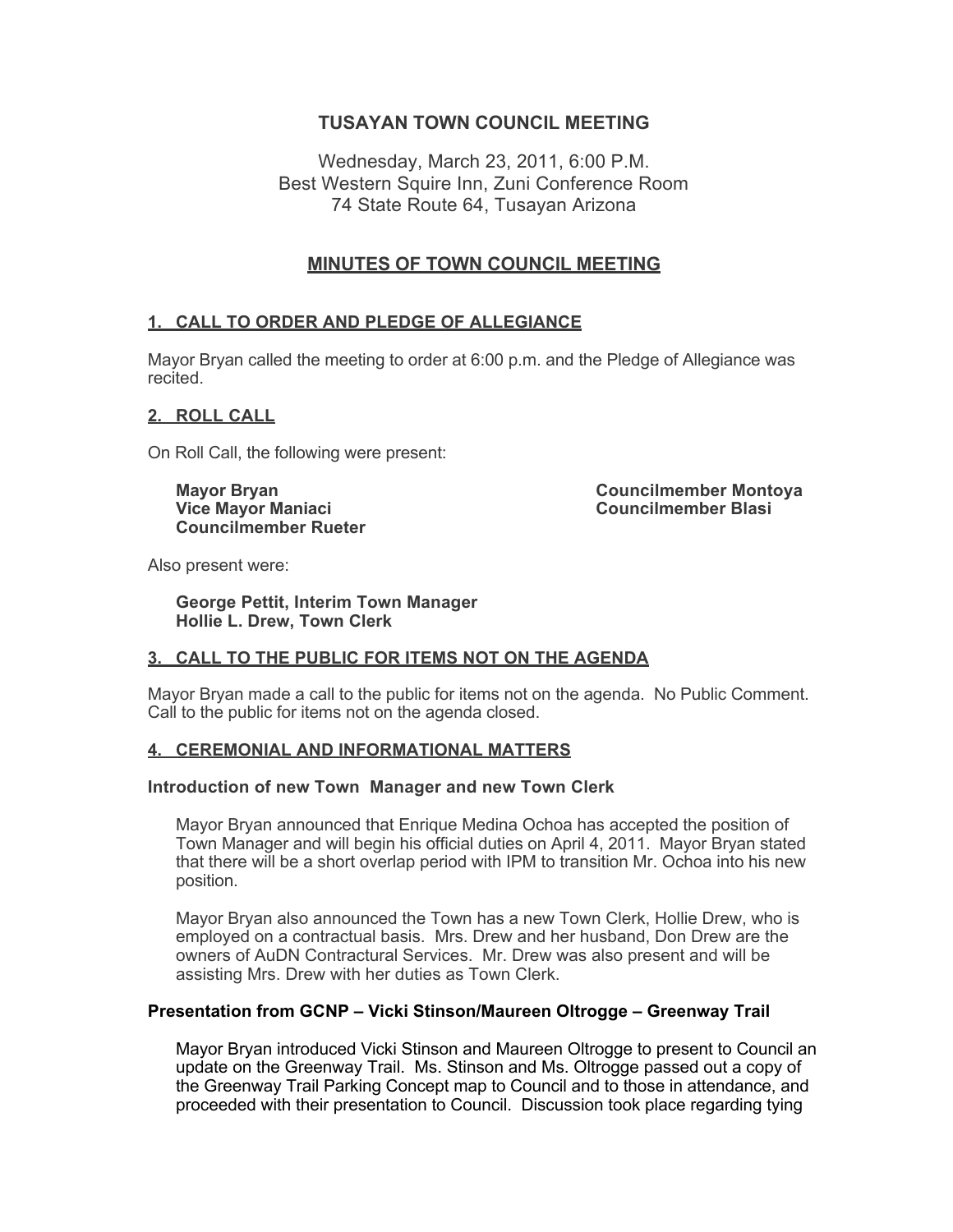the trail into the ADOT bus shelter, the length and surface of the trail, trail lighting, and the number of shuttle bus shelters. Mayor Bryan stated he appreciates the Park Services efforts in getting the shelters and asked Council if they had any further questions. No questions from Council.

#### **Monthly Report from Sheriff's Office**

Mayor Bryan informed the Council that the monthly report from the Sheriff's Office would be moved to the April 6, 2011 Council Meeting due to cancellation by the Sheriff's Department.

#### **Monthly Report from Judge Bill Sutton**

Mayor Bryan informed the Council that the monthly report from Judge Bill Sutton would be moved to the April 6, 2011 Council Meeting due to illness.

#### **5. CONSENT AGENDA**

**Consideration and possible approval of March 2, 2011 Meeting Minutes**

**Consideration and possible approval of March 9, 3011 Special Meeting Minutes**

**Consideration and possible approval of March 18, 2011 Special Meeting Minutes**

**Consideration and possible approval of Town Clerk State Association membership and expenses for June week long training session**

Mayor Bryan requested that the "Consideration and possible approval of Town Clerk State Association membership and expenses for June week long training session" be placed as a separate item for consideration so it may be further explained.

Discussion took place regarding the new Town Clerk's membership to the Arizona Municipal Clerks' Association, the International Institute of Municipal Clerks Associations, and the Arizona Municipal Clerks' Association Institute training to be held in June. Mayor Bryan suggested approval of both memberships and that Council move to discuss and possibly approve of the June training at the April 6, 2011 Council Meeting. Councilmember Rueter motioned to approve membership fees for both associations in the total amount of \$155.00. Councilmember Blasi seconded the Motion. All were in favor.

#### **Consideration and possible approval of Administrative/Treasurer's Report** Acceptance of the Finance Report

Approval of the Payment of Bills – Councilmember Rueter requested to remove the Woodson Engineering invoice in the amount of \$8,155.14 until the April 6, 2011 meeting. All were in approval.

Councilmember Rueter motioned to approve Items 5A, 5B, 5C and 5E (with the exception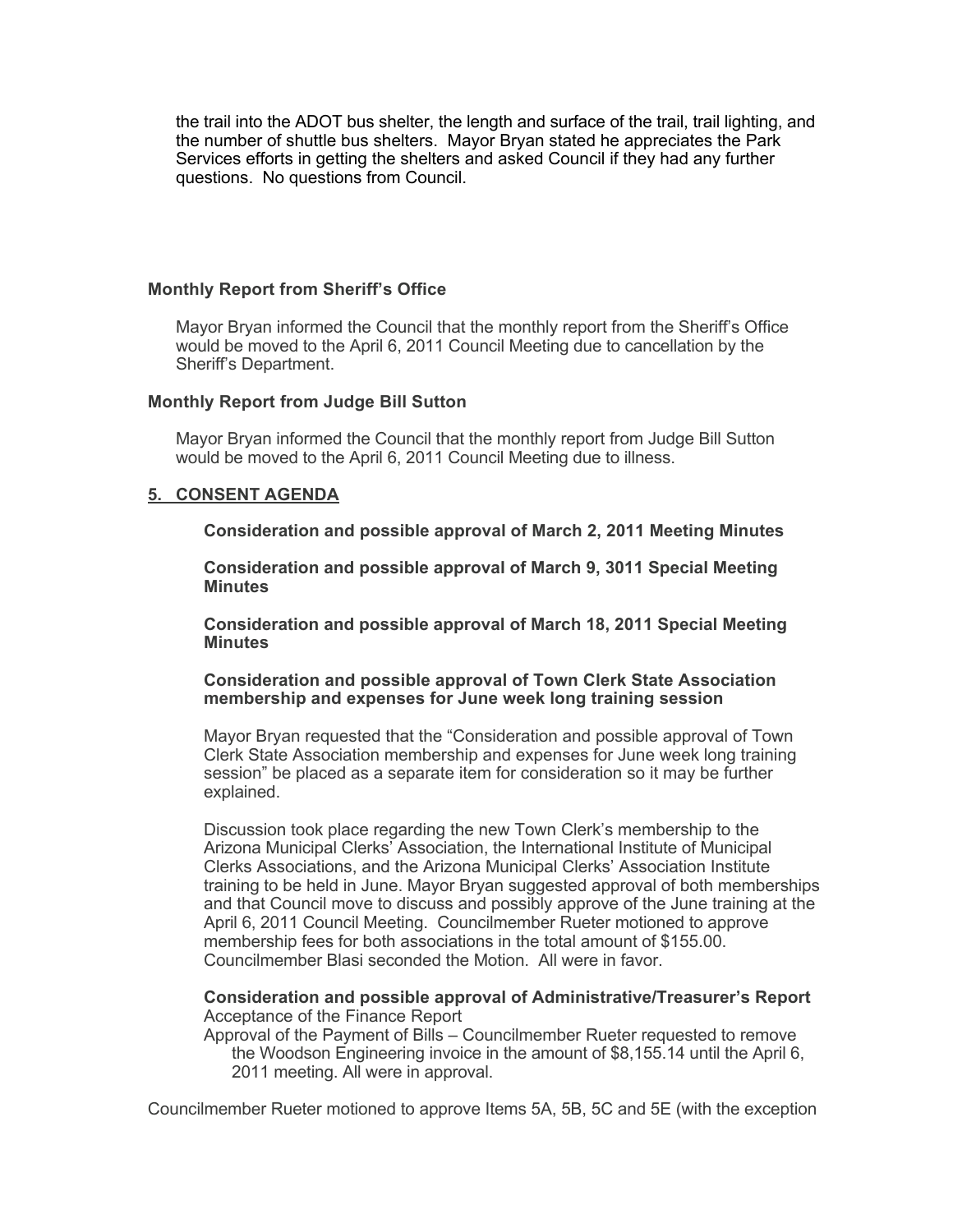of the Woodson Engineering invoice). Councilmember Blasi seconded the motion. All were in favor

#### **6. COMMITTEE REPORTS**

**Ad Hoc Housing Committee** – discussion and possible action regarding proposal from NACOG to conduct a Housing Study.

John Dillon of the Housing Committee presented to Council a proposal from NACOG to conduct a Housing Study. Discussion took place regarding the need for a Housing Study and possible adjustment to some of the points contained in the NACOG proposal and the need for a specific scope of work. Mayor Bryan requested that George Pettit, Interim Town Manager meet and work with Mr. Dillon in adjusting and refining the scope of work. Council and Mr. Pettit agreed. Mr. Dillon expressed concern for the loss of a committee member. Mayor Bryan suggested that the committee re-approach the Park Service about their membership on the committee.

## **7. PUBLIC HEARINGS**

No Public Hearings scheduled.

#### **8. ITEMS FOR ACTION**

**The Department of Interior's Proposal to extend the withdrawal of Federal Public Lands adjacent to the Grand Canyon National Park from uranium mining** – discussion and possible adopting of a resolution.

Clarinda Vail of 122 Shimmy Lane, Tusayan, Arizona commented that she was in favor of Resolution No. 2011-03-23-02.

Mayor Bryan asked George Pettit, Interim Town Manager, to present information regarding the adoption of Resolution No. 2011-03-23002. Mayor Bryan then read the resolution verbatim to Council. Councilmember Rueter moved to adopt Resolution No. 2011-03-23-02. Vice Mayor Maniaci seconded the motion. Councilmember Blasi abstained on the matter due to a conflict of interest with his employment. Motion carried 4-0-1, with Member Blasi abstaining.

**B. Appointments to the Ad Hoc Housing Committee** – review of applications and appointment of members.

Mayor Bryan invited Sheryl Strobeck, an applicant to the Housing Committee, to speak, answer any questions of the Council and to state what experience she can bring to the committee. Ms. Strobeck shared with Council she has been in Tusayan eight years and understands the housing challenges faced by residents. Councilmember Blasi thanked Ms. Strobeck for her interest and commitment to the Town. Mayor Bryan also thanked Ms. Strobeck.

Mayor Bryan then invited Talia Bugnone, an additional applicant to the Housing Committee, to speak, answer any questions the Council may have and to state what she can bring to the committee. Mayor Bryan abstained from comment as Ms. Bugnone is his employee. Councilmember Montoya shared his appreciation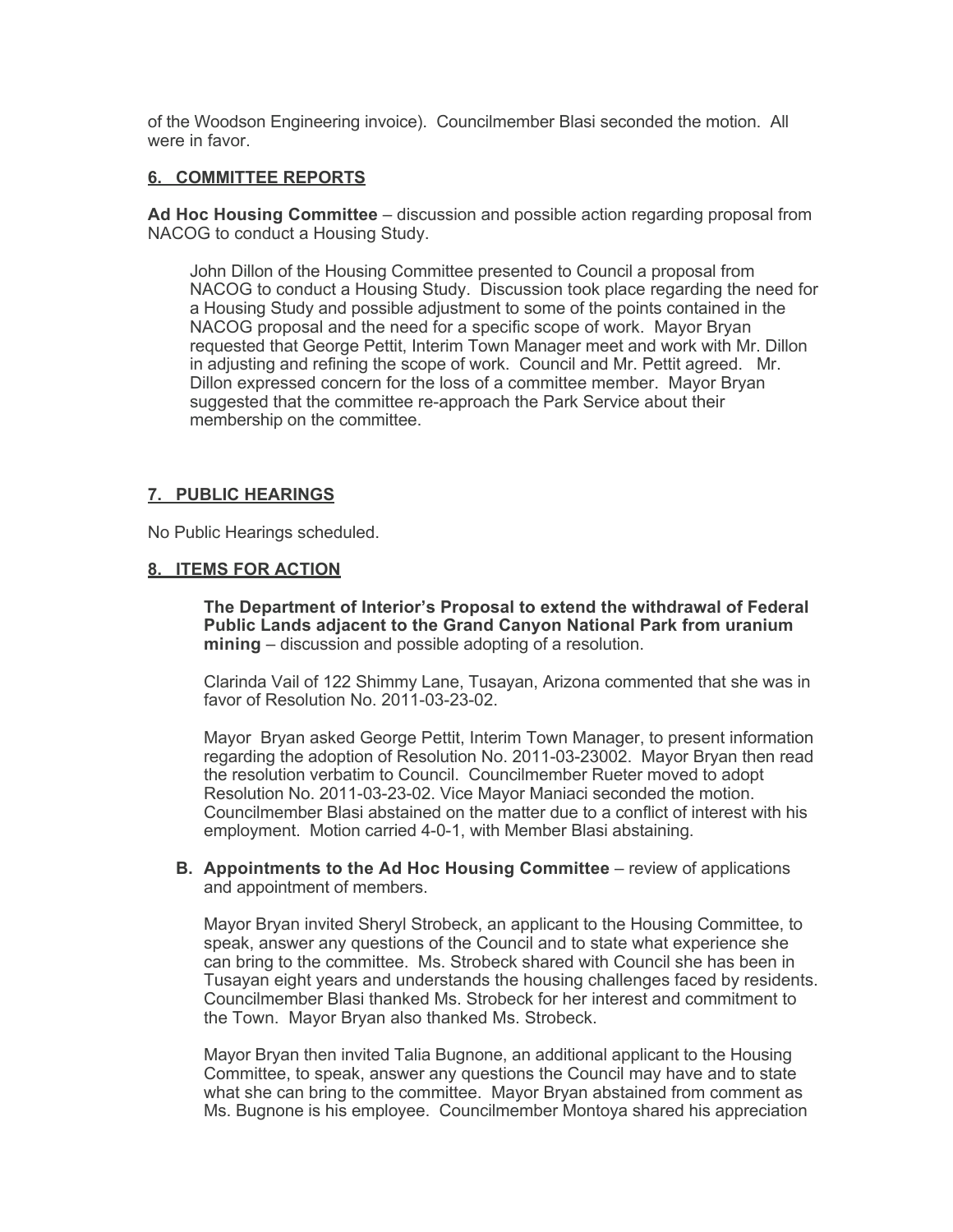of both applicants and thanked them for their interest in a position on the committee.

Councilmember Blasi made a motion to appoint both applicants to the Housing Committee. Vice Mayor Maniaci seconded the motion. Councilmember Rueter abstained from voting as Ms. Strobeck is employed by him. All were in favor with the individual abstentions noted.

#### **C. Conducting of a Housing Study in Partnership with Northern Arizona Council of Governments (NACOG)** – discussion and possible action.

This item was addressed previously in the meeting under Item 6A. Interim Manager Pettit to meet with Housing Chair Dillon and NACOG and bring back a final Agreement for approval.

**D. Approval of Contract for a lease with Baystone Financial for the financing of the Town's Modular Office Building, Engineering and Site Plan preparation** -- update, discussion, and possible action.

Interim Town Manager Pettit presented a Staff Report recommending approval of negotiating a contract for a lease with Baystone Financial for the financing of the Town's Modular Office Building and Engineering and Site Plan preparation. Discussion took place regarding the various options available to the Town and the terms associated with each option. Staff recommended council to consider a twoyear lease to establish credit history.

Clarinda Vail of 120 Shimmy Lane, Tusayan, Arizona was called for Public Comment. Ms. Vail stated her question was answered during the presentation by Mr. Pettit. Councilmember Rueter made a motion to direct staff to bring a negotiated contract before council that incorporates only the costs of the unit with a two-year lease term. Councilmember Blasi seconded the motion. All were in favor.

 . **F. Approval of site plan for modular to be used as Town Hall on leased site at the South Grand Canyon Airport** – discussion and possible action.

Councilmember Rueter indicated this item is premature and recommended it be placed on a future agenda. All were in favor.

**G, Ordinance No 2011-03-23-01, removing Local Option LL, the tax on jet fuel, provided in the Town Tax Code; Providing penalties for the violation thereof; providing for severability; and designating an effective date** – discussion and possible action.

Mayor Bryan called Interim Town Manager Pettit to present to Council the background on Ordinance No. 2011-03-23-01. After briefing by Mr. Pettit and discussion by the Council, Councilmember Rueter moved to repeal the portion of the local sales tax ordinance for jet fuel sales. Vice Mayor Maniaci seconded the motion. All were in favor.

**Amendment to the Town fee schedule to adopt a substantially reduced fee for certain applications filed by schools, community organizations and other nonprofit groups** – discussion and possible action.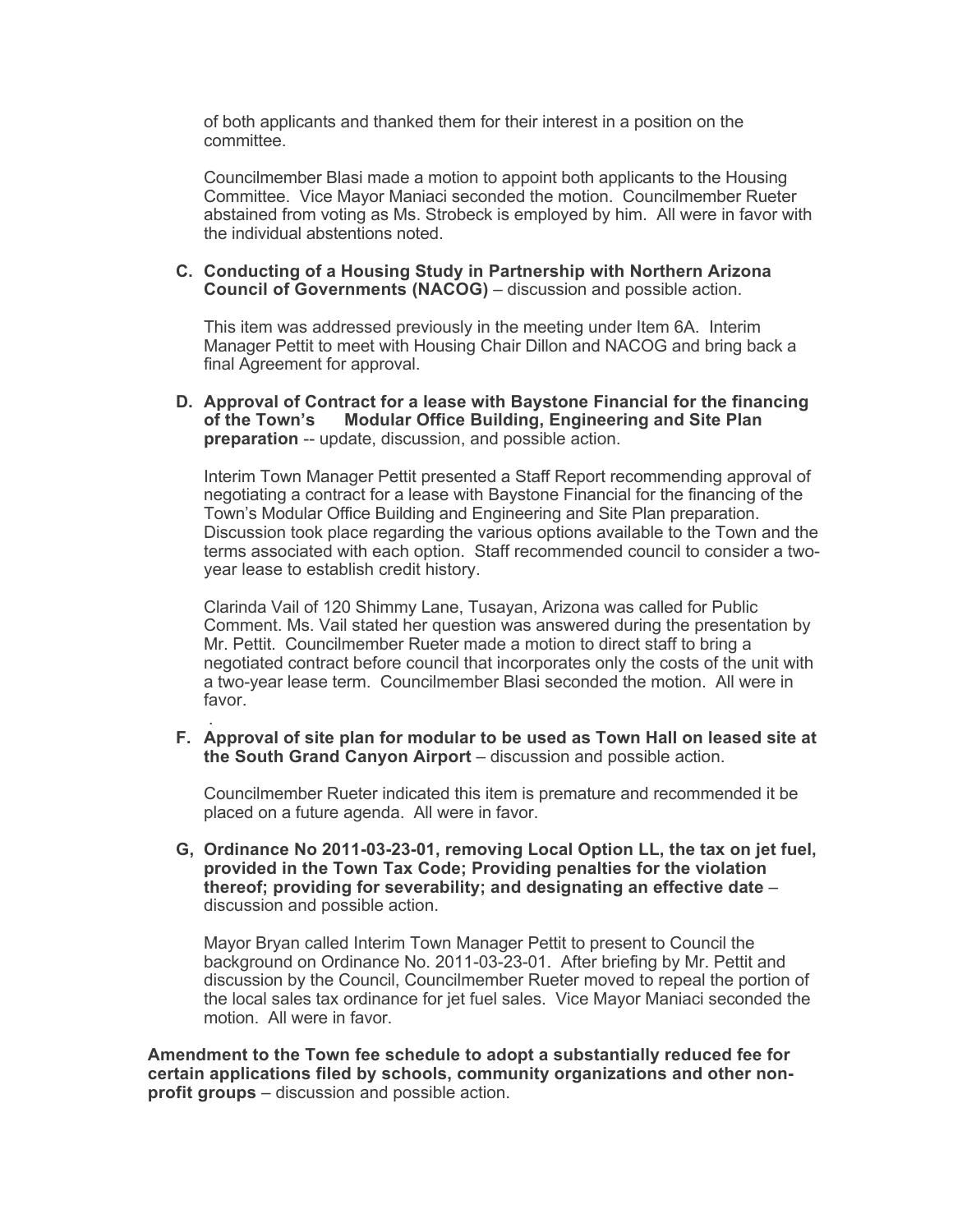Discussion took place on the Amendment to the Town fee schedule to adopt a substantially reduced fee for certain applications filed by schools, community organizations and other non-profit groups. Council agreed that Interim Town Manager, George Pettit, will perform research on the topic and represent a new recommendation as to when fees will be reduced. No further action on the matter.

#### **9. ITEMS FOR DISCUSSION**

#### **A. Conducting a Branding Study with the Chamber and Visitors Bureau** – update and discussion.

Interim Town Manager Pettit commented that there is no new information to update Council with. Mr. Norm Hannah of The Grand Canyon Chamber and Visitor's Bureau commented that the Branding Study survey is 17 questions long and contains research on employee and resident information. Mayor Bryan asked if postage was included and Mr. Hannah replied yes. The Mayor thanked Mr. Hannah for attending.

#### **Town Website** – update and discussion.

Discussion took place regarding the Town's website. Councilmember Blasi commented that the American Legion had an interest in advertising on the Town's website. Interim Town Manager Pettit agreed to discuss with the Town's webmaster and get back to Council on providing this option to local groups.

#### **Town Manager's Report**

**i.** Council Members' Training Workshop update.

Interim Town Manager Pettit recommended that Council wait for the new Town Manager to be present before moving forward. Council agreed.

**ii.** Update on Proposition 203.

Interim Town Manager Pettit provided an update to Council that the final rules were not yet available, but that the Tax Commission will be considering a recommendation to make medical marijuana taxable as a retail item. That is to be considered April 22, 2011.

Update on current land use, zoning and permits – Planning and Zoning Commission will meet at 6 p.m. on Thursday, March 24.

The Council agreed to a formal delay of this item.

#### **Set Agenda and Action Items for Next Meeting 4/6**

The Council set agenda items for the next Town Council Meeting to convene at 6:00 p.m. on April 6, 2011.

**10. MOTION TO ADJOURN INTO EXECUTIVE SESSION** for the following purposes: